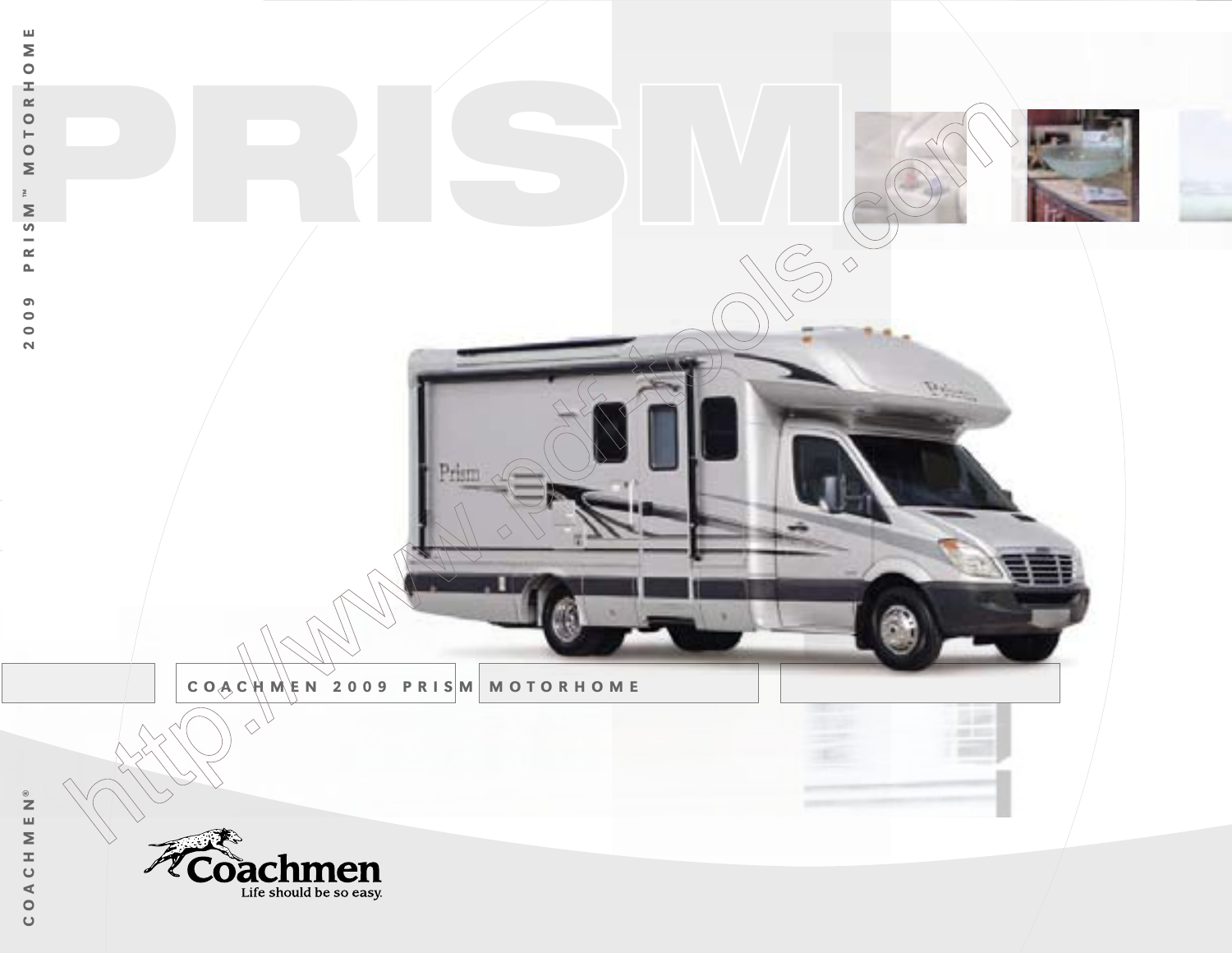## $\overline{\langle\backslash\mathbb{A}\langle\;\langle\;\rangle\;\rangle}$

Looking for luxurious, Class A inspired motorhome living in a smaller package? You'll find it all in the new Prism by Coachmen. Its curvaceous design, prestigious appointments and painstaking attention to detail speak to its avant-garde styling and smart designs. Built on the Sprinter chassis and powered by a Mercedes Benz engine, Prism gives you a combination of nimbleness, elegant simplicity and road performance you won't find in conventional coaches. The essence of easy living, Prism is easy to drive, easy on the pump — and easy on the eyes!

PRISM

The flush-m sink and ran allow for mo usable counte

 Leather Euro chair with flip-up laptop tray makes it easy to work or relax in style.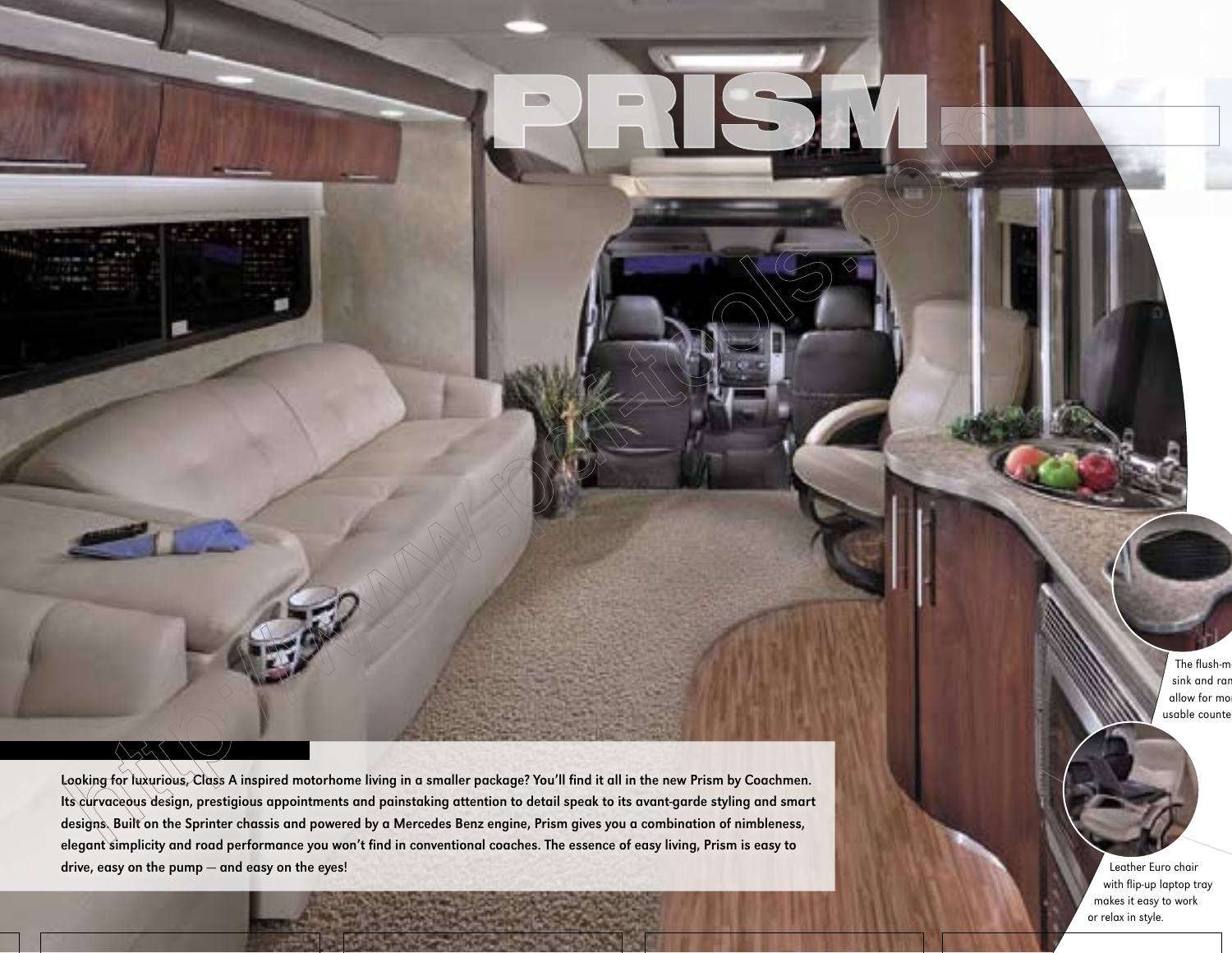

SPACE PLANNING — Like a prestige car or luxury yacht, Prism's interior is expertly designed to accommodate a collage of high-end, comfort-enhancing features in a smaller space.

TURNING RADIUS — A shorter wheel base and sharp wheel cut give Prism a handy, 54-foot turning radius. So you'll find it easy to turn around in confined spaces like parking lots.

ENGINE — The coach is powered by a powerful 3.0L Mercedes Benz diesel engine. German engineering and performance at its best!

coach

M

prism coach

**QAnnun** 

aliminimining S

ĐÆ

FUEL ECONOMY — Due to its aerodynamic design and efficient turbo diesel engine, Prism gives you a fuel economy like that of an SUV. So you'll go conventional

further for less!

ounted ige

rspace.

re

### smart designs

FLOORING — Beauflor® graces the coach with its warm, soft color and texture. Strong and durable, the flooring resists scratches, moisture and mildew. It cleans easily with mild soap and water, and its slip-resistant surface gives you an added measure of safety. Plus, the worry-free 10-year flooring manufacturer's warranty is your assurance of quality.

REMOVABLE CARPET OPTION — In place, the non-slip carpet adds comfort and safety to your living space. Yet, it's easy to remove, making cleaning hassle-free and adding flexibility if you want open floor space. **NO-MESS™ TERMINATION SYSTEM** We made sure every part of the Prism is designed to make life easier - even dumping the tanks. The No-Mess Termination System with its swivel boom make hose storage and dumping clean and simple.

> In the bathroom, Prism's gracious design shows in features like the glass shower enclosure, frosted glass vessel sink and designer faucet.

STAINLESS STEEL ACCENTS — From the range to the refrigerator, hardware to faucets, we integrated stainless steel throughout the interior. A perfect complement to Prism's simple elegance.

∧

ULTRA LEATHER UPHOLSTERY It should be no surprise that the sofas are hand-crafted with supple, soft touch fabrics like you'll find in fine furniture galleries.

 $EUROCHAIR$  – The flip-up laptop tray makes the euro chair an ideal spot for relaxing while you stay entertained and informed. Plus, the chair's lighter weight and streamline design make it easy to move around.

HALOGEN LIGHTING — Nothing improves ambience like lighting, and halogen lights do it best. Placed throughout the coach, they provide soft, non-obtrusive yet highly effective lighting. They even

GLASS VESSEL LAVATORY SINK — Prism's elegant glass vessel sink enhances the sense of grandeur of the motorhome.

save on energy!

CURVED CABINETRY — Whether it's the overhead cabinets, kitchen counters, bedroom or bathroom design, we styled graceful, wave-like curves into the cabinetry and interior walls to enhance the coach's upscale look and feel.



 Stainless steel appliances enhance the elegance of the coach.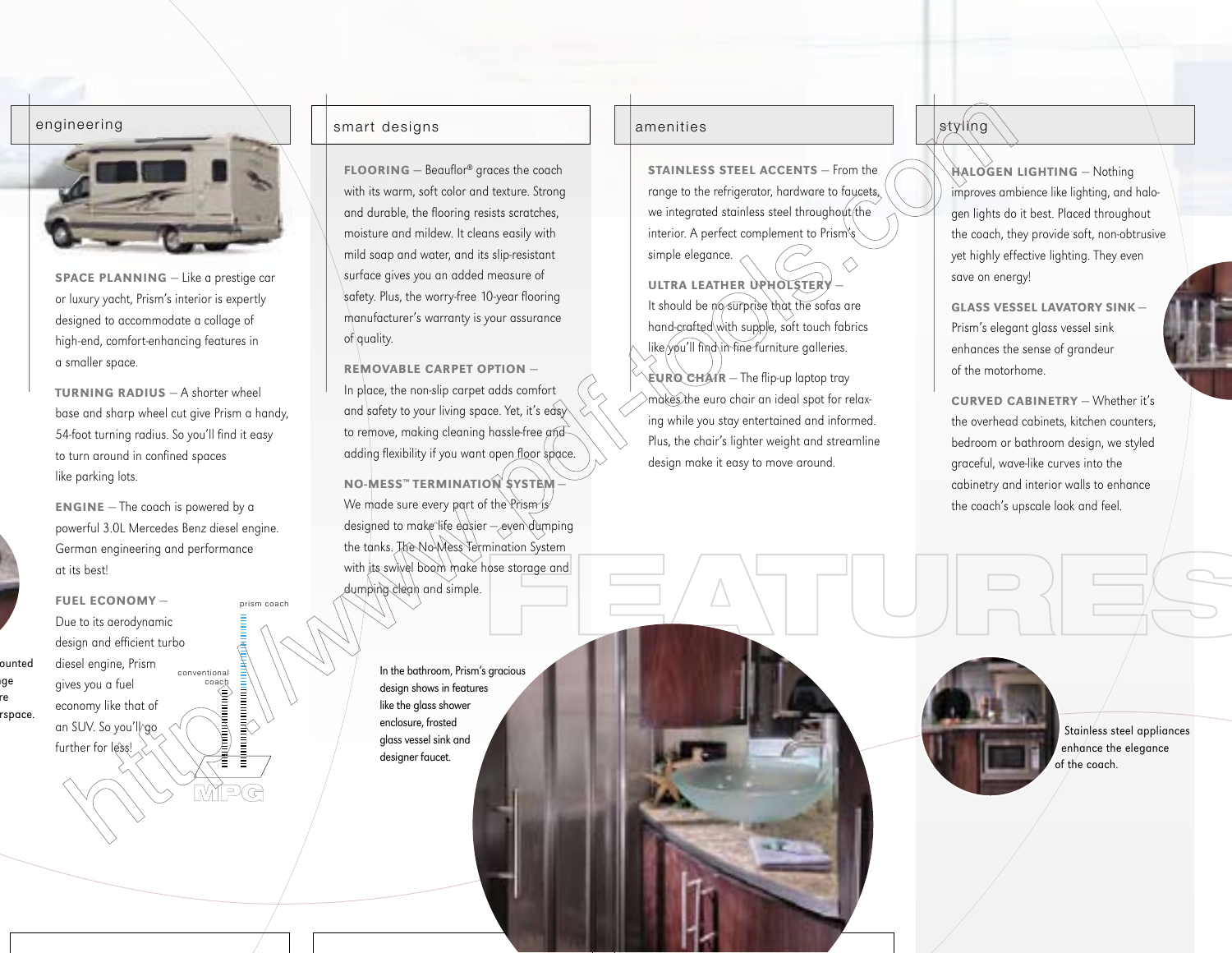Step into its std.<br>Step into its std.<br>coach is for so In the motorhome industry, the norm has been that the larger the coach, the more upscale the features. So what if you want a superbly appointed coach in an easy-to-manage size? Now you can get the best of both worlds with Prism. Step into its stately interior. Everything you see, feel and experience says this coach is for someone who wants it all — but in a size that can go anywhere!

**MED CAB**



## PRISM DECOR CHOICES

Our designers selected materials, finishes and hues to perfectly complement each other in this classy décor ensemble.



BEAUFLOR® FLOORING DIVINITY TRUFFLE

SOFT TOUCH OPTION

DIAMOND TOPAZ FABRIC

A skylight with retractable sunscreen gives you the option of letting in as little or as much of the outdoors as you want.

Stylish curved overhead cabinets provide lots of storage space. Plus, the designer halogen ceiling lights add a warm, cozy touch.

Pass-through storage allows

 you to take along more gear including larger items — for added outdoor enjoyment.

 Settle into the comfortable captain chair, and you will think you're in a high-end SUV!  $\epsilon$ t, notice the optional back-up monitor for safety and the built-in cab window shades for privacy at the campsite.

**GVWR** (Gross Vehicle Weight Rating): The maximum permissible weight of the unit,<br>including the unloaded vehicle weight plus all fluids, cargo, optional equipment and<br>accessories. For safety and product performance, do not CW (Curb Weight): The weight of the unit without factor options, plus allowance for the weight of full fuel capacity. The "payload capacity"

PRISM SPECIFICATIONS

55 amp electronic converter Auxiliary coach battery

M230 **SHOWER**

PRISM



|                                 | <b>M220</b>      | M230             |                                     | M220        | M230           |  |  |
|---------------------------------|------------------|------------------|-------------------------------------|-------------|----------------|--|--|
| Chassis                         | Freightliner     | Freightliner     | Exterior Storage Capacity (cu. ft.) | 52          | 52             |  |  |
| Model                           | 3500             | 3500             | <b>Sleeping Capacity</b>            | 2           | $\overline{2}$ |  |  |
| <b>Engine Size</b>              | 3.0 <sub>L</sub> | 3.0 <sub>L</sub> | Interior Height                     | 6' 6''      | 6' 6''         |  |  |
| Wheel Base                      | 170"             | 170"             | Fuel Capacity (gal.)                | 26.4        | 26.4           |  |  |
| Rear Axle Ratio                 | 4.1              | 4.1              | Fresh Water Capacity (gal.)         | 23          | 23             |  |  |
| GVWR (lbs.)                     | 11,030           | 11,030           | Gray Water Capacity (gal.)          | 38          | 38             |  |  |
| CW (lbs.)                       | $9.500**$        | $9.500**$        | Waste Water Capacity (gal.)         | 38          | 38             |  |  |
| GCWR (lbs.)                     | 14.530           | 14.530           | Water Heater Capacity (gal.)        | 6           | 6              |  |  |
| <b>Exterior Length</b>          | 24' 11"          | 24' 11"          | LP Gas Capacity (lbs.)              | 40          | 40             |  |  |
| Exterior Height (including A/C) | 10'3''           | 10'3''           | <b>Tire Size</b>                    | LT215/85R16 | LT215/85R16    |  |  |
| <b>Exterior Width</b>           | 96"              | 96"              | ** Estimated                        |             |                |  |  |

**Prism M-220**

LIVING APPOINTMENTS

ESPRESSO WALNUT CABINETRY

With the hide-a-bed sofa opened, Prism comfortably accommodates guests for a restful night's sleep(M230).

> for all other fluids, cargo, occupants, optional equipment, and accessories can be determined by subtracting the CW from the GVWR. GCWR (Gross Combined Weight Rating): The maximum total weight of the loaded unit, plus a tow vehicle. This includes the weight of both the unit and tow vehicle, fuel for each, all other fluids, cargo, occupants, optional equipment and accessories.

Wider Widths: Numerous Coachmen floorplans feature the "wide body" design concept, which gives you significantly enhanced interior living space and innovative floorplans.

In making your purchase decision, you should be aware that a few states restrict access on some or all roads within the state to vehicle with a maximum 96" width, although special road usage permits may be available. Vehicles up to 102" in some width are permitted in the vast majority of states. You should confirm the road usage laws in the states of interest to you before making your purchase decision.

| אווע ארר טוואוואנא ק                             |              |  |
|--------------------------------------------------|--------------|--|
| Espresso Walnut cabinetry                        | S            |  |
| Hidden cabine <del>t d</del> oor/hinges          | S            |  |
| Euro pull ⁄handles on \cabinets                  | S            |  |
| Full extensión ball bearing drawer guides        | S            |  |
| Techwood drawer sides                            | S            |  |
| Beau`flor® flooring                              | S            |  |
| Removable carpet throughout coach and cab        | O            |  |
| Viny soft touch ceiling                          | S            |  |
| Pleated window shades                            | S            |  |
|                                                  | S            |  |
| Booth dinette (M220)                             |              |  |
| Dual recliners in place of booth dinette (M220)  | O            |  |
| Comfort Jounge sofa in place of booth dinette    | O            |  |
| (M220)                                           |              |  |
| Dual sofas with center console (M230)            | S            |  |
| Pedestal dinette table at sofa (M230)            | S            |  |
| Soft touch Euro chair with flip up lap table     | S            |  |
| Roof hatch and skylight                          | S            |  |
| <b>SLEEPING APPOINTMENTS</b>                     |              |  |
|                                                  | S            |  |
| Bedspread and pillow shams (M220)                | $\mathsf{S}$ |  |
| Cabover queen bed (52" x 77")                    |              |  |
| Privacy drape — cabover bed                      | S<br>S       |  |
| Rear full size bed (M220)                        |              |  |
| Hide-a-bed sofa with memory foam mattress (M230) | S            |  |
| <b>COCKPIT APPOINTMENTS</b>                      |              |  |
| Cruise control                                   | S            |  |
| Tilt steering wheel                              | S            |  |
| Dash air conditioning                            | S            |  |
| Power windows and locks                          | S            |  |
| Reclining pilot seats                            | S            |  |
| Leather captain's chairs and dash applique       | 0            |  |
| Built-in cab window blinds                       | S            |  |
| LCD back-up camera                               | O            |  |
| Portable GPS navigation system                   | O            |  |
| Heated exterior mirrors with remote              | S            |  |
|                                                  |              |  |
| APPLIANCES AND ACCESSORIES                       |              |  |
| Cabover entertainment center:                    | O            |  |
| 26" LCD TV, DVD player                           |              |  |
| and Bose Wave® radio                             |              |  |
| Swing-out 19" LCD TV and DVD player              | S            |  |
| Dash stereo with CD player                       | S            |  |
| Exterior entertainment center                    | S            |  |
| Pre-wired for satellite dish                     | S            |  |
| TV antenna                                       | S            |  |
| <b>Convection microwave</b>                      | $\mathsf{S}$ |  |
| Space saving flush-mount range                   | S            |  |
| Space saving flush-mount sink with cover         | S            |  |
| Double-door refrigerator                         | S            |  |
|                                                  |              |  |
| <b>HEATING AND AIR CONDITIONING</b>              |              |  |
| 25,000 BTU furnace                               | S            |  |
| 13,500 BTU ducted roof air conditioner           | S            |  |
| Wall-mounted thermostat                          | S<br>S       |  |
| Power bath vent                                  |              |  |
| <b>ELECTRICAL AND LIGHTING</b>                   |              |  |
| 30 amp power cord                                | S            |  |



If width is of concern to you, we invite you to consider the broad array of other Coachmen models offers in the standard 96" width.

Entrance door dead bolt lock Tinted safety glass windows Owners information package S = Standard, O = Optional

Important Note: All capacities are approximate, and all dimensions are nominal. are designed to allow for a wide va trips with two people or short trips with multiple people. Accordingly, each unit allows ample room for sleeping, seating, fluids and cargo. While the customer is the<br>beneficiary of this design, the customer also bears the responsibility to select the<br>proper combination of passengers, cargo, load, and tow the chassis weight capabilities. Consumer may need additional braking capacity to tow loads greater than 1,000 pounds.

Seat belt should always be worn for passenger safety. Seat belts are provided at most locations to allow convenience in selecting which seat to occupy. However, it<br>is not intended that all seating positions equipped with a seat belt may be occupied<br>while the vehicle is in motion, without regard to othe All Coachmen motorhomes are designed to ensure that the number of passengers

allowed while the vehicle is in motion will always at least equal the stated sleeping capacity. Though extra seat belts may be provided, for your safety and the proper operation of your vehicle, limit your passengers to the number allowed by the Net Carrying Capacity of your vehicle.



pull handles makes it easy to do so in style! GRAPHICS PACKAGES STANDARD GRAPHICS CASHMERE FULL PAINT GRAPHICS STEEL FULL PAINT GRAPHICS

 $\mathcal{L}(\mathcal{L}(\mathcal{L},\mathcal{L},\mathcal{L},\mathcal{L},\mathcal{L},\mathcal{L},\mathcal{L},\mathcal{L}))$ 



Second coach battery

\* Mandatory for all Canadian Provinces

 Complete with a convection microwave, space-saving flush-mount range, sink and double-door refrigerator, the galley has all you need for entertaining friends. Plus the curved Espresso Walnut cabinetry with Euro

77888888888888